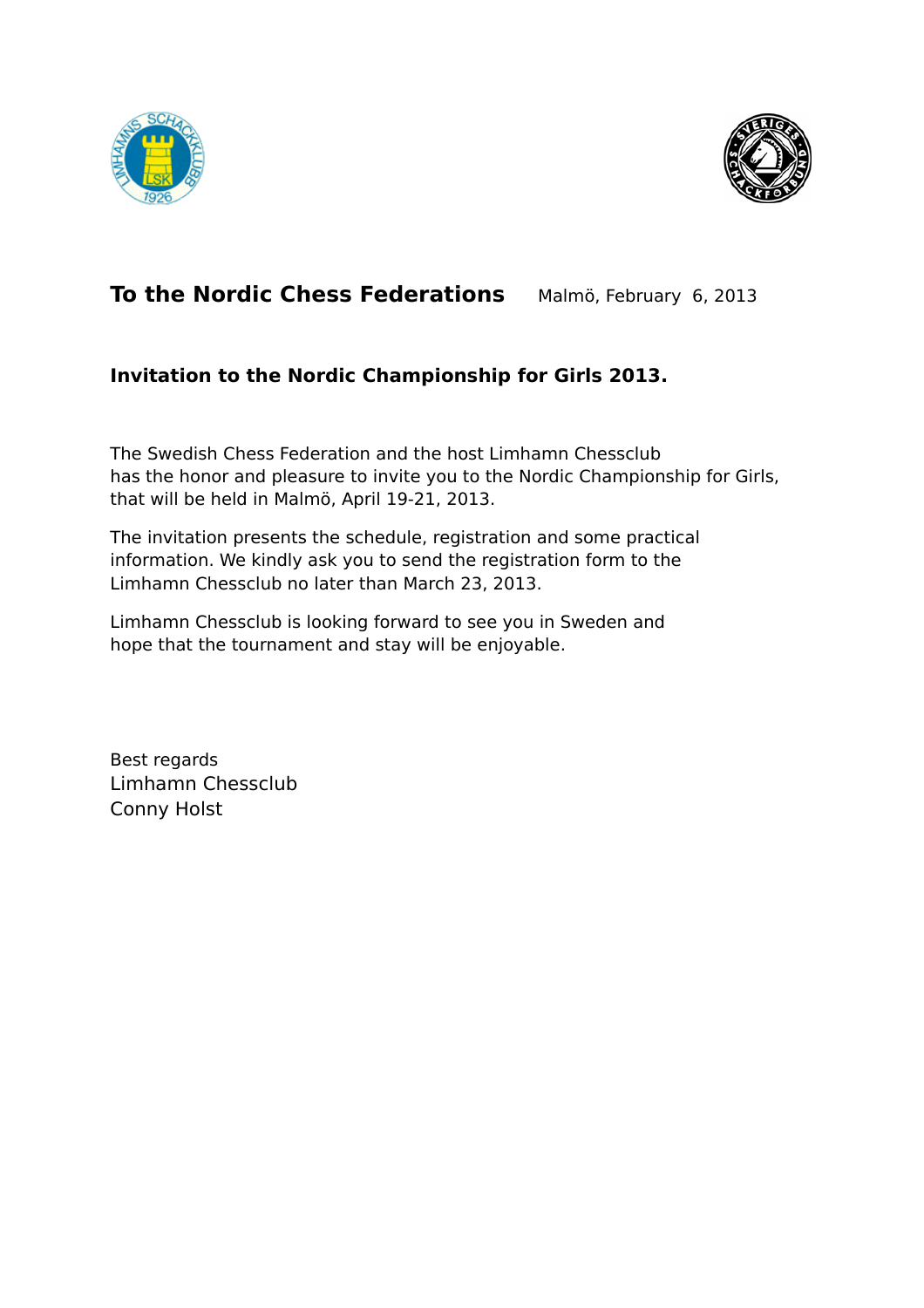



### **Welcome to the NORDIC CHAMPIONSHIP FOR GIRLS 2013 Practical Information:**

#### **Invitation:**

The invitation is for 6 players and 1 coach, you will stay at the STF Malmö Hostel Eriksfält, Backavägen 18. http://www.svenskaturistforeningen.se/en/Discover-Sweden/Facilities-and-activitie s/Skane/Vandrarhem/STF-Hostel-Malmo-Eriksfalt/

Playing hall: Limhamn Folkets Hus, Linnégatan 61. http://www.limhamn.fh.se/karta.htm

About 15 minutes bus trip from hostel to the playing hall.

#### **Extra accommodation:**

For parents, siblings, extra coaches etc. joining the event the price is:

Full board (breakfast, lunch and dinner), lodging and the bus trips.

Lodging in 3-4 beds/room, 3 nights.

Price per guest: 1.800 SEK.

Swedish Chess federation will send the invoice to your chess federation after the tournament.

#### **Time limit:**

90 minutes for the whole game + 30 seconds per move.

#### **Registration:**

Sent to: Limhamn Chessclub

Email: [conny.holst@hotmail.se](mailto:conny.holst@hotmail.se)

Latest date March 23, 2013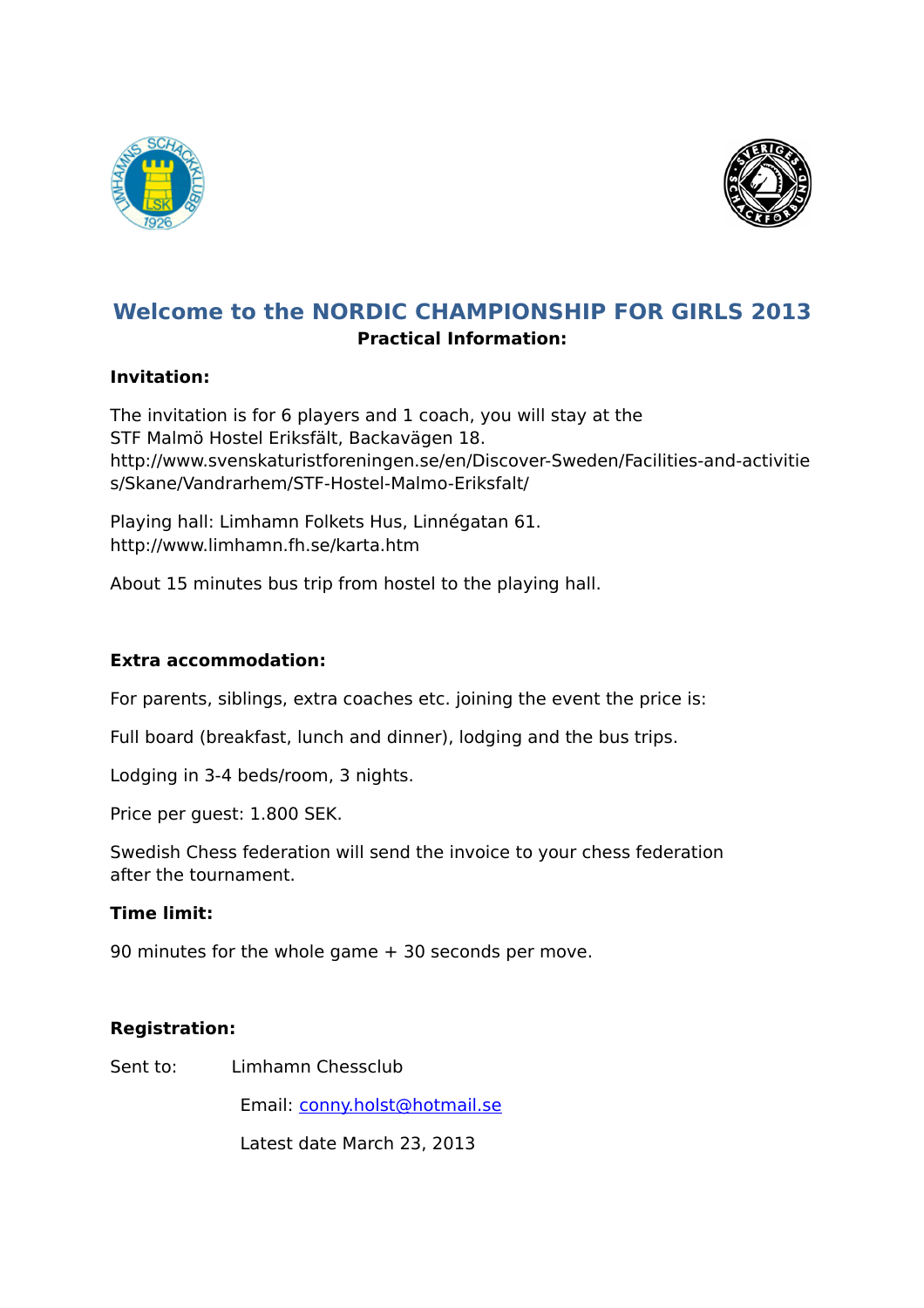



## **SCHEDULE - NORDIC CHAMPIONSHIP FOR GIRLS 2013**

Friday April 19

12.00 – 16.30 Arrival and registration 16.30 – 17.30 Dinner 17.30 – 18.00 Captains meeting 18.15 Welcome and Opening 18.30 Round 1

Saturday April 20

08.00 – 09.15 Breakfast 10.30 Round 2 14.00 – 15.00 Lunch 16.00 Round 3 19.30 – 20.30 Dinner

Sunday April 21

| 07.30 - 08.45 Breakfast |                                         |
|-------------------------|-----------------------------------------|
| 10.00                   | Round 4                                 |
| 13.30 - 14.30 Lunch     |                                         |
| 15.30                   | Round 5                                 |
|                         | 19.30 - 21.00 Dinner - Closing ceremony |
|                         |                                         |

Monday April 22

| 07.30 - 09.00 Breakfast |                  |
|-------------------------|------------------|
| 10.00                   | Latest departure |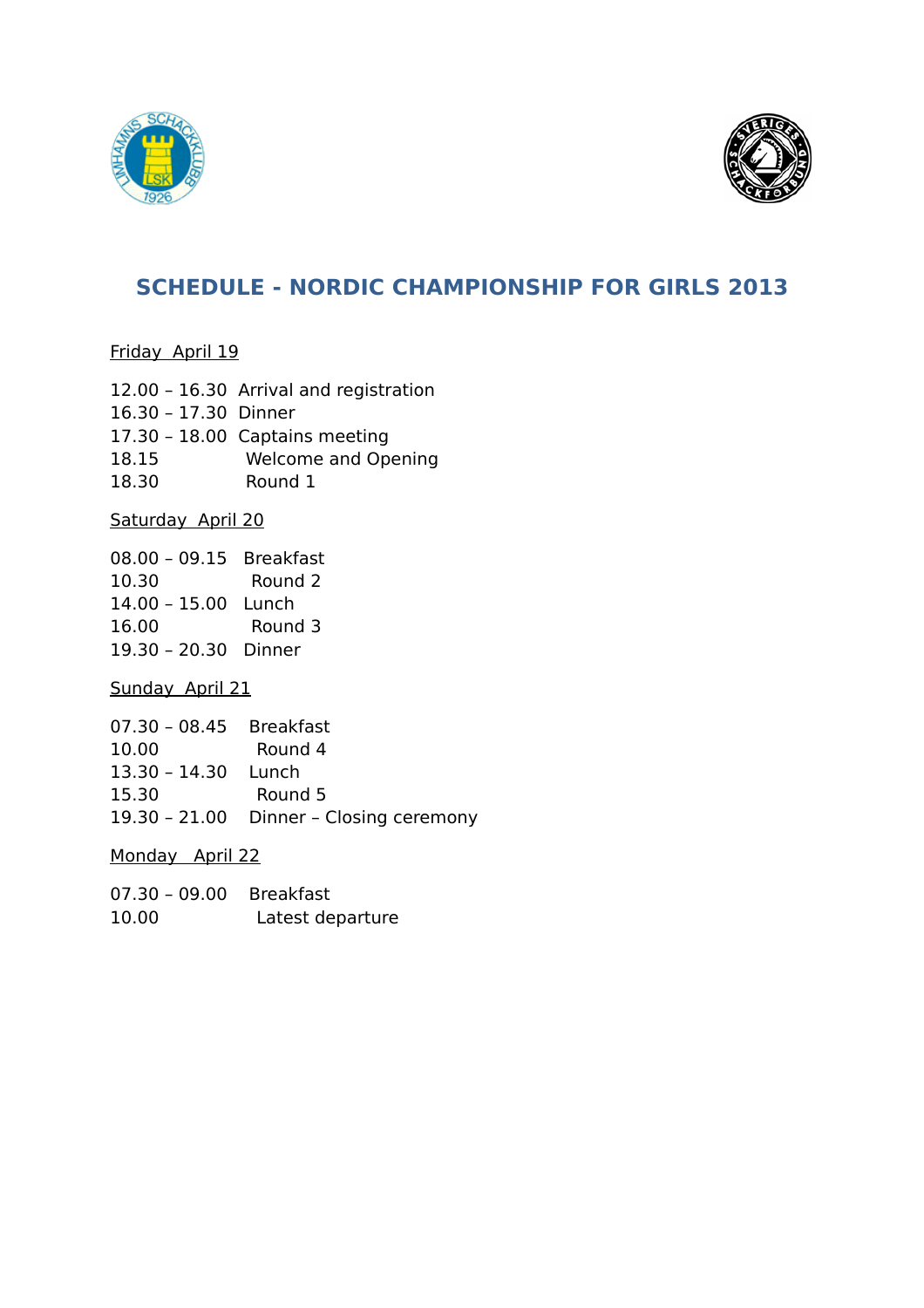



# **REGISTRATION - NORDIC CHAMPIONSHIP FOR GIRLS 2013**

Country:

Team Captain:

E-mail:

Group A:

Name Nat. Rating/Elo Year of birth

Group B:

Name Nat. Rating/Elo Year of birth

Group C:

Name Nat. Rating/Elo Year of birth